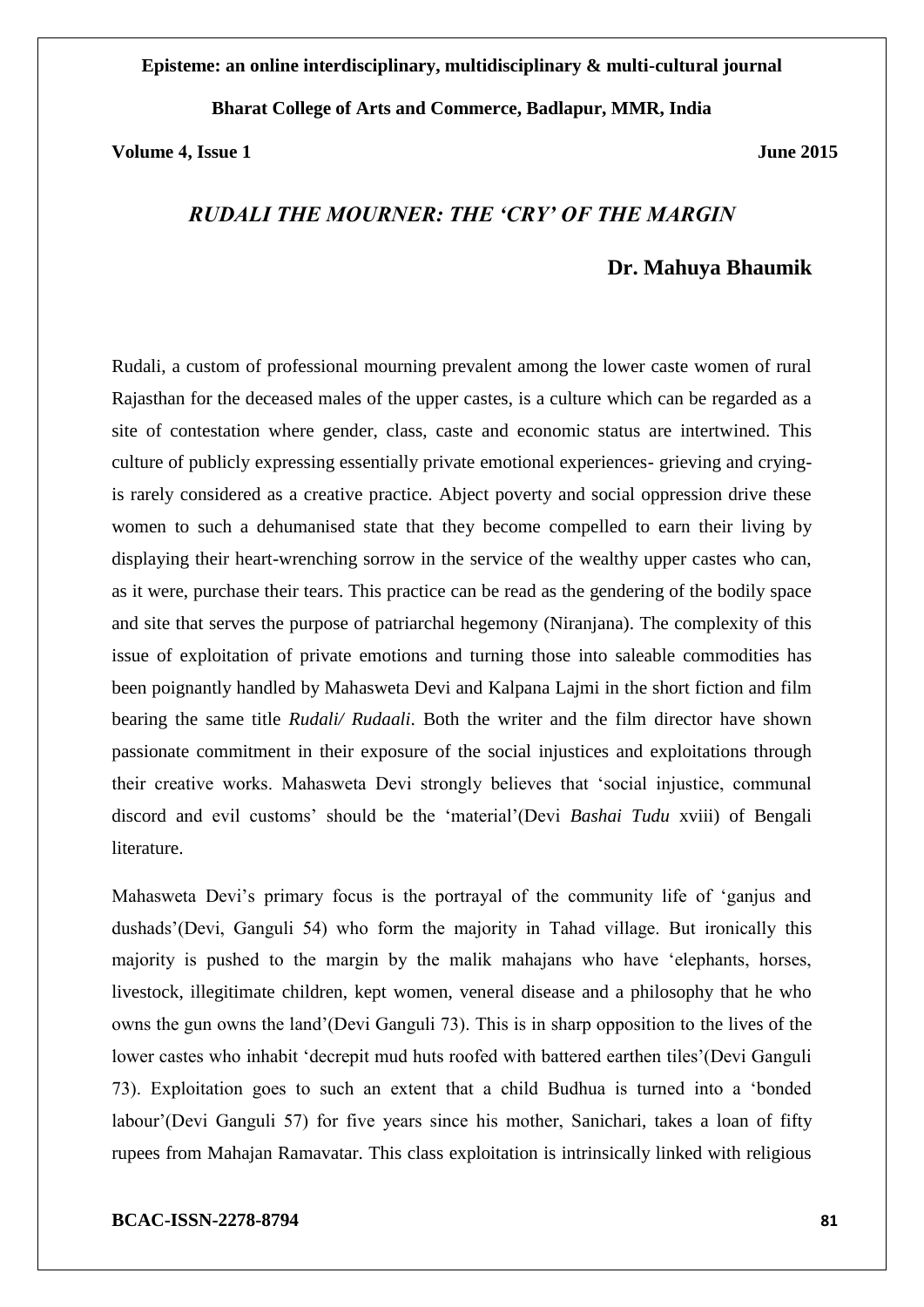### **Volume 4, Issue 1 June 2015**

atrocities as the loan is taken by Sanichari to 'appease' the wrath of the local priest since Sanichari has 'insulted'(Devi Ganguli 57) him by obeying a priest outside Tahad village and performed the last rites of her husband according to his dictates. This same religious and economic oppression can be observed in Sanichari's desperation to perform the rites for her mother-in-law: 'If the rites weren't carried out before the night was over, they would have to bear the cost of the repentance rites for keeping the corpse in the house overnight'(Devi Ganguli 55). Economic depravity of this class goes to such an extent that the villagers cannot even think of mourning at the death of their loved ones: 'Was one to weep or to worry about how to burn the corpses and feed the neighbours cheaply at the shradh'(Devi Ganguli 55) . Poverty and consistent sorrow have hardened these people so much that when a family member dies they heave a sigh of relief: 'Is it possible to feed so many mouths on the meagre scrapings they bring home after labouring on the malik's field? Two dead, just as well'(Devi Ganguli 55).

Mahasweta Devi stresses on the exploitation of an entire community and does not make any effort to individuate Sanichari, around whom the story revolves. She is introduced not through any personal details but by her caste: 'Sanichari was a ganju by caste'(Devi Ganguli 54). When Sanichari's mother-in-law accuses her of being ill-fated because of her birth on Saturday, Sanichari links her sorrow with all other village women by replying: 'You were born on a Monday- was your life any happier? Somri, Budhua, Moongri, Bishri – do any of them have happier lives?'(Devi Ganguli 54). This caste discrimination is so very much rooted in their daily drudgery that they genuinely believe that certain diseases are meant for the lower castes: '… I heard that the upper castes never got smallpox? That it was a disease of the poor and lower castes'(Devi Ganguli 78). Again, this caste-system is fraught with gender issue since prostitutes are considered to be a 'separate caste'(Devi Ganguli 80). Ironically this so-called 'separate caste' is a construct of the patriarchy, the awareness of which is a constant threat to the safety and security of the lower caste women. The entire community of ganjus and dushads know that the young women who go to work in the malik's fields never come back home. Initially they go to 'a nice house, then to the randipatti- the whores' quarters'(Devi Ganguli 60). However, what is admirable in the midst of all these deprivations and discriminations, is the solidarity of the community as a whole. Mahasweta Devi says that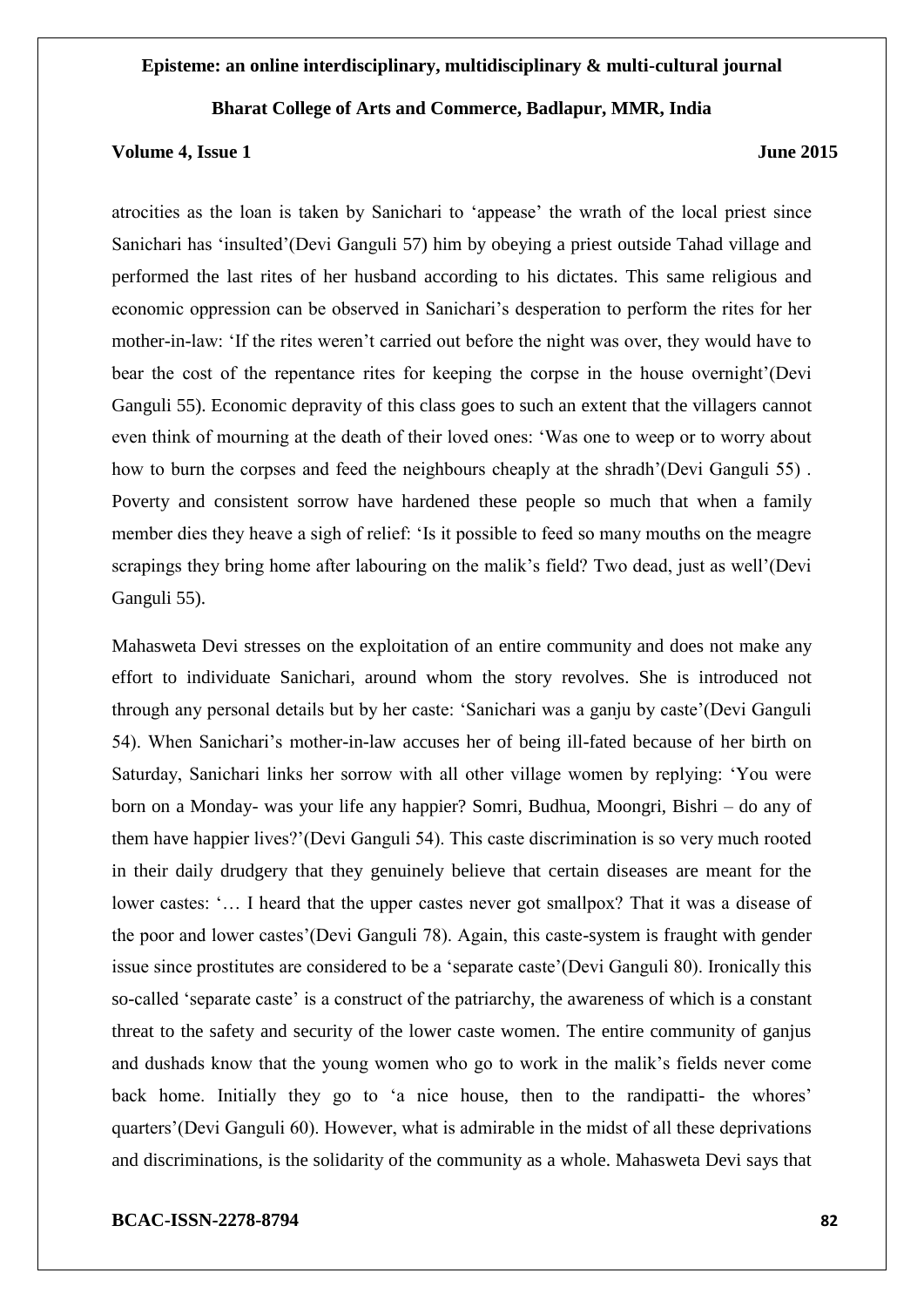#### **Volume 4, Issue 1 June 2015**

it is a story about 'how to survive'(Devi Ganguli 9). This struggle for survival is a community effort. The writer observes: 'in order to survive, the poor and oppressed need the support of the other poor and oppressed'(Devi Ganguli 63). This bonding of the entire community is in stark opposition to rivalry and animosity amongst the members of the affluent upper castes: 'Amongst us, when someone dies, we all mourn. Amongst the rich, family members are too busy trying to find the keys to the safe. They forget all about tears'(Devi Ganguli 70). The death of the rich is fraught with other social complexities pertaining to the domination of the lower castes. This is brilliantly pointed out at the death of Bhairab Singh, when his nephew Lachman Singh laments: 'As long as you were alive, the lower castes never dared raise their heads. For fear of you, the sons of dushads and ganjus never dared attend government schools! Now who will take care of all these things?'(Devi Ganguli 68). So this lament is not the bereavement at the passing away of a near one; rather it is a lament because of the apprehension of the possibility of their position being at stake.

In order to conceal the family rivalry and the revelation of vested interest, the mahajans always make death a grand affair full of pomp and splendour: '… the amount of money spent on the death ceremonies immediately raised the prestige of the family'(Devi Ganguli 80). The prestige is further enhanced by the number of rudalis that can be arranged at the funerals who mourn at the death of their oppressor and earn their living. The mahajans who kick and beat the lower castes with slippers do not hesitate to give 'money, rice', 'clothes and food'(Devi Ganguli 70) to the rudalis for whom professional mourning is a regular business. This act of crying has no emotion involved in the process. It is for the 'belly's sake' since 'there's no bigger god than one's belly'(Devi Ganguli 69). When Sanichari is asked to perform as a rudali and she hesitates because she could never shed tears even at the death of her son, a villager explains: 'I'm not asking you to shed tears you couldn't shed for Budhua. These tears are your livelihood … just as you cut wheat and plough land, you'll be able to shed these tears'(Devi Ganguli 70). So it is a professional performance for those women who have 'nothing to sell but their howls'(Surya 9). Significantly, this howling does not only symbolise a financial empowerment for them. But it is also a means to vent out their frustration and anger, their intense personal anguish through a public performance of crying. Again, the rudalis take this art form to such a professional level that Sanichari does not shed tears at the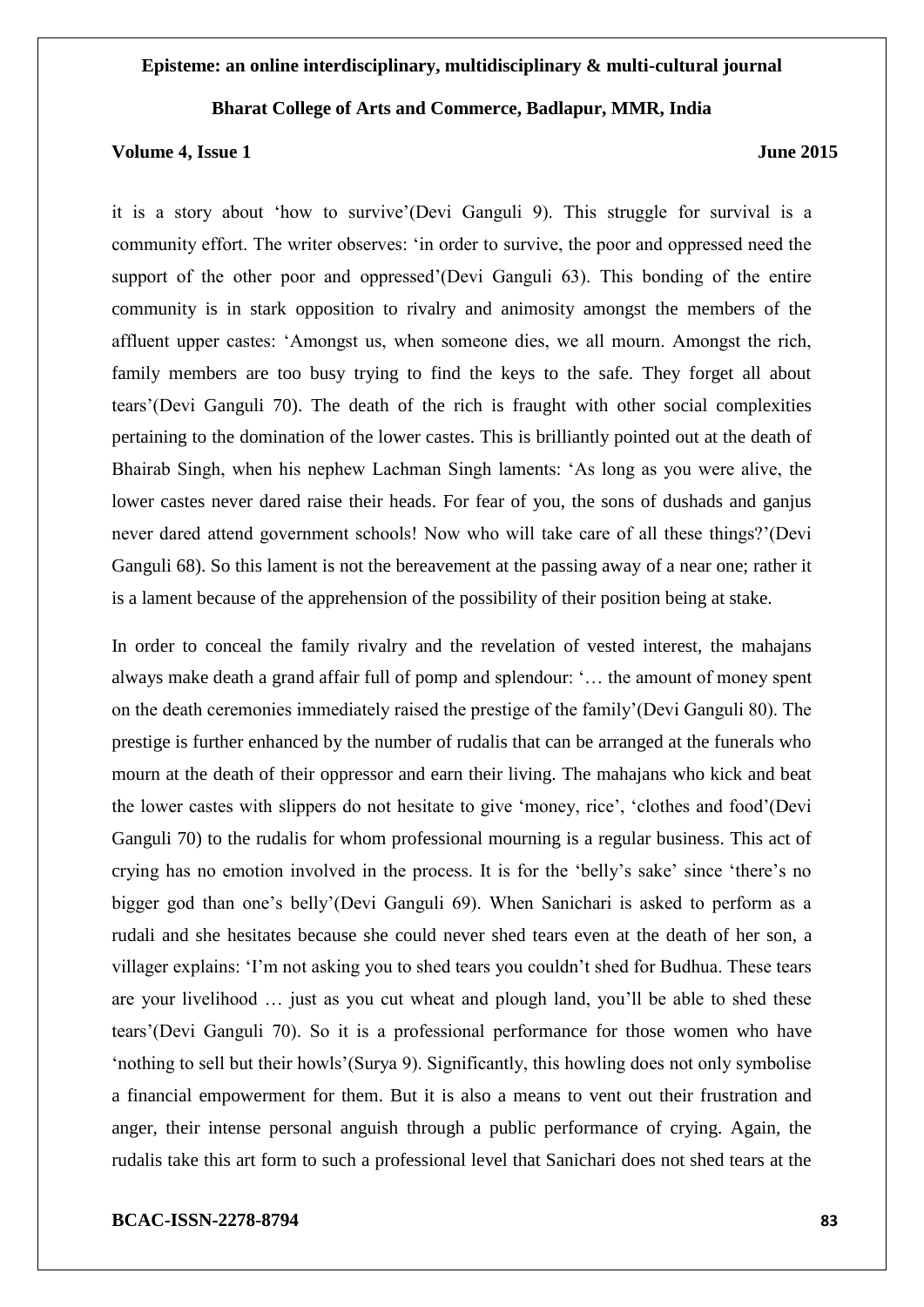### **Volume 4, Issue 1 June 2015**

news of Bikhni's death, though Bikhni gave a new significance to her life and had become an integral part of her very existence. Sanichari is devastated at the news of Bikhni's death but knows that tears are a 'useless luxury'(Devi Ganguli 89) not to be shed for their loved ones. Her sorrow is profound, but she refuses to cry. It is because wailing, for these rudalis, involve a public space, shorn of all emotions. They are conscious that this is the only time that they can negotiate with upper caste patriarchy according to their own terms and conditions: 'Just for wailing, one kind of rate. Wailing and rolling on the ground, five rupees one sikka. Wailing, rolling on the ground and beating one's head, five rupees two sikkas. Wailing and beating one's breast, accompanying the corpse to the cremation ground, rolling around on the ground there – for that the charge is six rupees'(Devi Ganguli 75). Thus it is a complete subversion of the torture inflicted upon these lower castes when they accept their lot as rudalis and turn 'crying' into a means of protest thus turning social discrimination on its head. This subversion reminds me of Mahasweta Devi's Dopti who protests with her nudity, her body that had been the site of exploitation of the patriarch. Summoned by the Senanayak she walks naked with her two wounded breasts 'in the bright sunlight with her head high' and proclaims: 'There isn't a man here that I should be ashamed. I will not let you put my cloth on me?'(Devi *Breast Stories* 36).

In *Rudali*, this subversion of exploitation attains a new height when it creates solidarity among the women of this community without any discrimination against the prostitutes. In fact, after Bhikni's death, Sanichari's social awareness increases and she starts empathising with her daughter-in-law who left her house and turned into a prostitute because of sheer hunger. As a strategic and conscious endeavour to create women's solidarity and power over the malik mahajans she collects the prostitutes who would wail over the death of a person who 'turned them into whores'(Devi Ganguli 90). Thus through the act of 'crying', the marginalised women of the society subvert the sheer hypocrisy of a particular occasion which can be read as a symbol of a patriarchal tortuous system. They create 'a sense of unified selfhood, a rational, coherent, effective identity'(Basu 123).

Kalpana Lajmi's handling of Mahasweta Devi's text in her film adaptation is marked by major departures like the portrayal of an alcoholic husband of Sanichari in place of the supportive one delineated by Mahasweta Devi. Lajmi's primary focus is on Sanichari while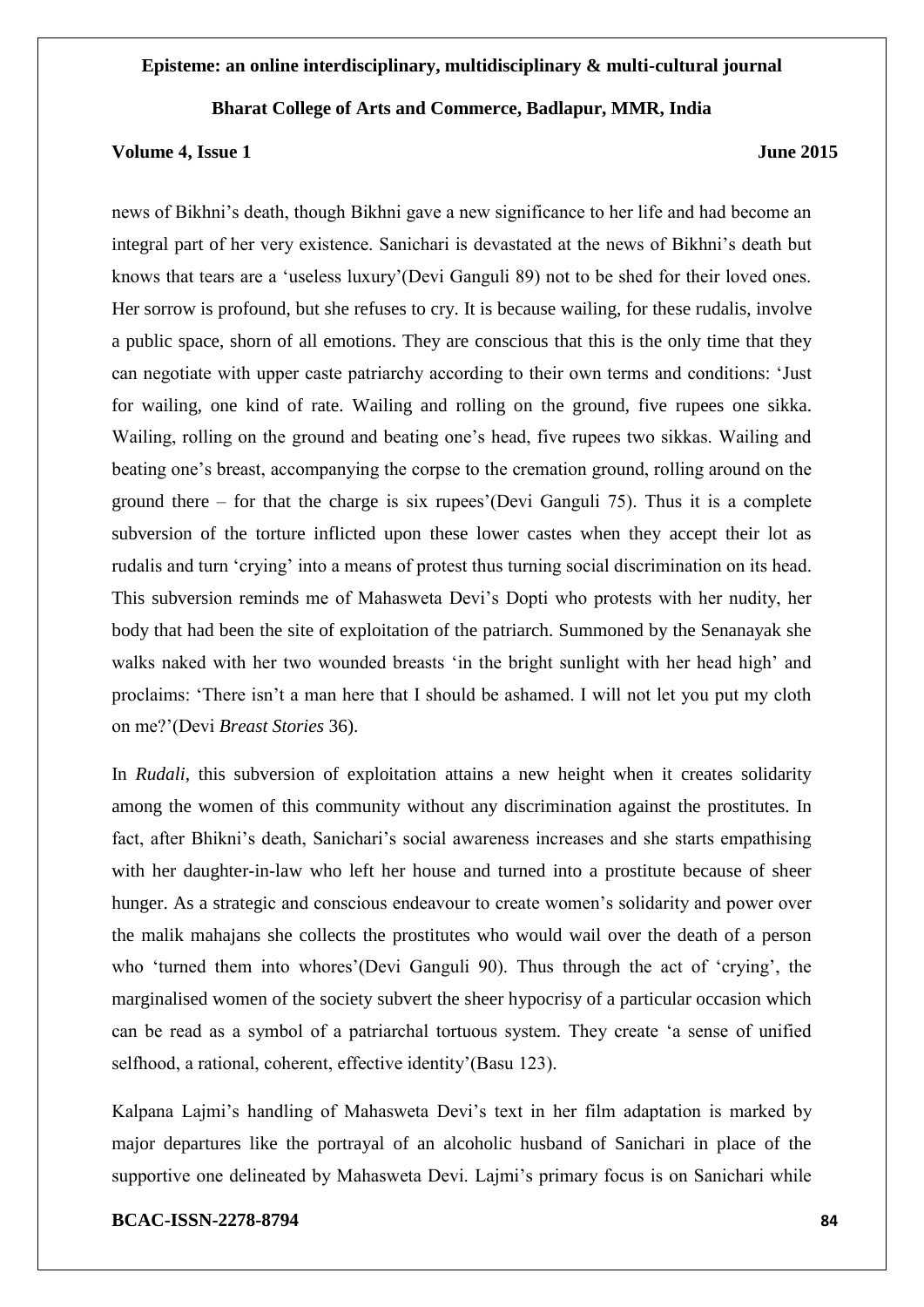### **Volume 4, Issue 1 June 2015**

Mahasweta Devi insisted on the portrayal of the community as a whole. Again, Laxman Singh has been projected by Lajmi as much progressive thus leading to a development of an emotional relationship with Sanichari, no trace of which can be found in Mahasweta Devi's writing. However, the most striking difference is the relationship of Sanichari and Bhikni. When asked by Sanichari about her secret of instantly shedding tears as a rudali performer, Bikhni divulges her secret of a kajal-like substance which creates a burning sensation and thus brings out tears. This addition of Lajmi is brilliant to show the thoroughly professional attitude of rudalis like Bikhni. While Mahasweta Devi's Bikhni inspires Sanichari to perform along with her, Lajmi turns Bikhni into the estranged mother of Sanichari, the death news of whom brings tears in the eyes of Sanichari for the first time. She cries vehemently giving expression to all the pent up feelings of suppression and exploitation she had been a victim of throughout her life. This cry has a cathartic effect on her and finally she gains in strength and self-determination to adopt the role of rudali. At the end Sanichari discovers the meaning of life and discovers the means of survival through crying for the dead. She turns into a professional rudali and adopts the profession so thoroughly that she does not even hesitate to use saliva in place of tears during her performance.

Thus in both the fiction and the film, 'crying' is fraught with multi-layered symbols. It does not stop being a tool of oppression, rather it turns into an instrument of empowerment for women who invert 'a howl of grief' into 'a howl of triumph'(Devi Ganguli 23-24). Hence, the voice of the margin cannot be suppressed; rather its voice of wailing can be read as an agency of subversion of the class, caste and gender atrocities hurled by the centre at it.

### **Bibliography:**

Basu, Tapan. *Translating Caste*. New Delhi: Delhi University, 2002

Devi, Mahasweta. *Bashai Tudu*. Translated by Samik Bandopadhyay and Gayatri Chakravorty Spivak. Calcutta: Thema, 1990. Print.

Devi, Mahasweta. *Breast Stories*. Translated by Gayatri Chakravorty Spivak. Calcutta: Seagull Books, 1997